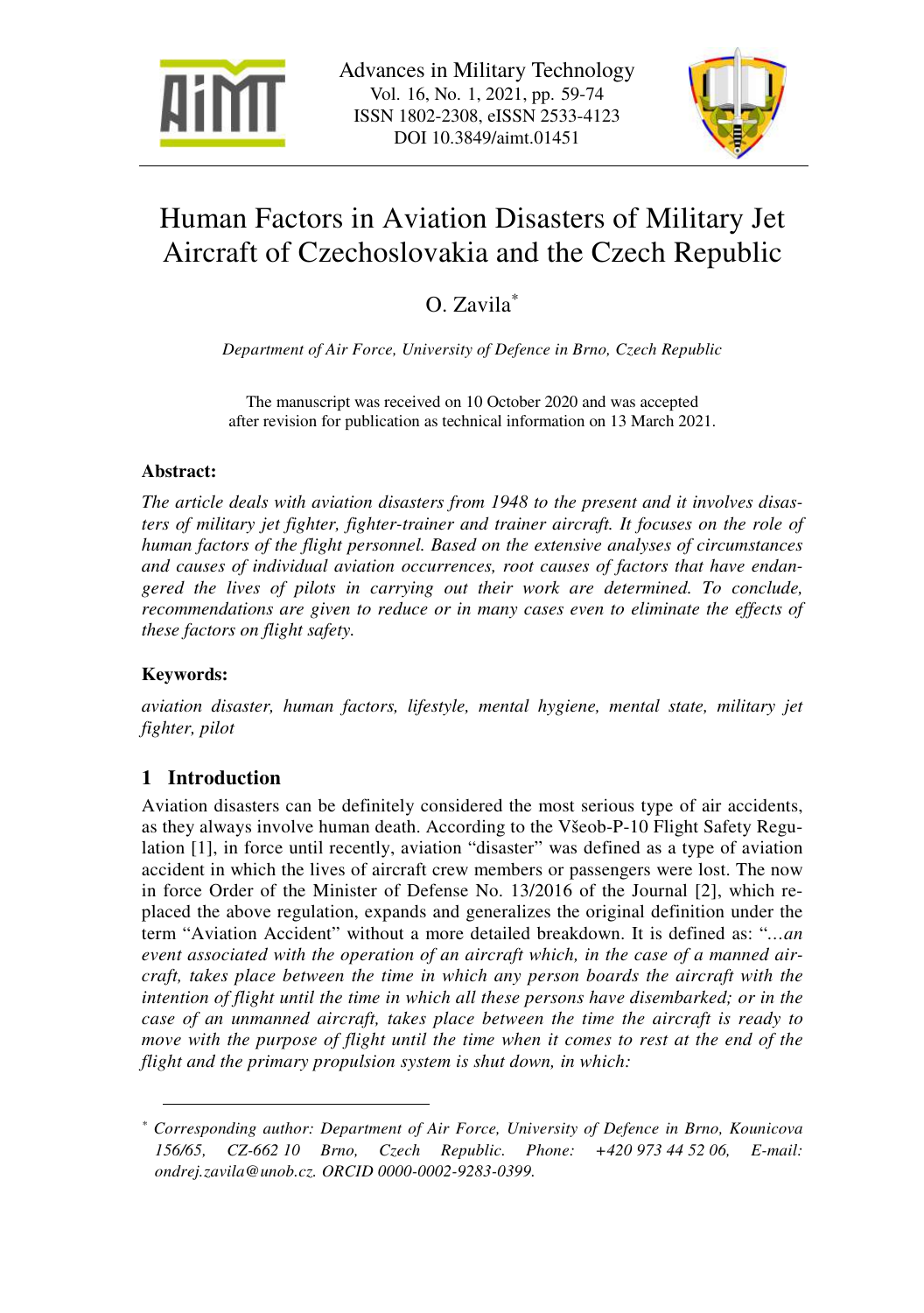- *a person is fatally or seriously injured as a result of:*
- o *being in the aircraft,*
- o *direct contact with any part of the aircraft, including parts which have become detached from the aircraft,*
- o *direct exposure to jet blast,*
- o *(except when the injuries are from natural causes, self-inflicted or inflicted by other persons, or when the injuries are to stowaways hiding outside the areas normally available to the passengers and crew);*
- *the aircraft sustains damage or structural failure which adversely affects the structural strength, performance or flight characteristics of the aircraft, and would normally require major repair or replacement of the affected component, except for engine failure or damage, when the damage is limited to a single engine, (including its cowlings or accessories), to propellers (rotor blades), wing tips, antennas, probes, vanes, tires, brakes, wheels, fairings, panels, landing gear doors, windscreens, the aircraft skin (such as small dents or puncture holes) or minor damages to main rotor blades, tail rotor blades, landing gear, and those resulting from hail or bird strike, (including holes in the radome);*
- *the aircraft is missing or is completely inaccessible.*"

As it is apparent from the citation above, the Order of the Minister of Defense currently in force merges the formerly distinguished terms (disaster, crash and damage) into one common technical term "aviation accident". However, as a result of a decision made by the author of this study, only occurrences complying with the previously applicable definition of aviation "disaster" according to the Všeob-P-10 Flight Safety regulation are included in the study. This is because the range of causes of aviation disasters is often clearly different from that related to less serious air crashes (aviation accident associated with the destruction of an aircraft without loss of life of crew members) or damage (aviation accident associated with repairable damage to an aircraft without loss of life of crew members). According to the author's belief and long-term experience, this approach makes it possible to better profile the root factors of causes threatening the lives and health of flight crews, which is the primary task of this study.

# **2 Statistics of Aviation Disasters**

Between 1948 and 2019, there occurred a total of 217 aviation disasters involving military jet fighter, fighter-trainer and trainer aircraft operated in the service of the former Czechoslovakia or the present Czech Republic (see Fig. 1 below). In 39 cases, the aircraft crew tried to eject, in 43 cases dual-control aircraft were involved and 27 cases were collisions in flight.

A total of 265 persons on board were directly involved in these aviation disasters; 256 of them were killed. Out of 9 survivors, 4 crew members rescued themselves ejecting successfully and 5 crew members escaped the situation without having to eject (finished the flight by landing successfully). 38 persons were killed in unsuccessful ejections; 74 were killed in dual-control aircraft and 29 in collisions in flight. Among the victims, 6 pilots were foreign nationals (1 from the former Soviet Union, 2 from Indonesia, 1 from Iraq, 1 from Libya and 1 from Algeria) performing or participating in flight trainings in former Czechoslovakia.

Aviation disasters in the former Czechoslovakia and the Czech Republic occurred in 33 versions of 12 types of military jet aircraft. Only 4 types of aircraft were not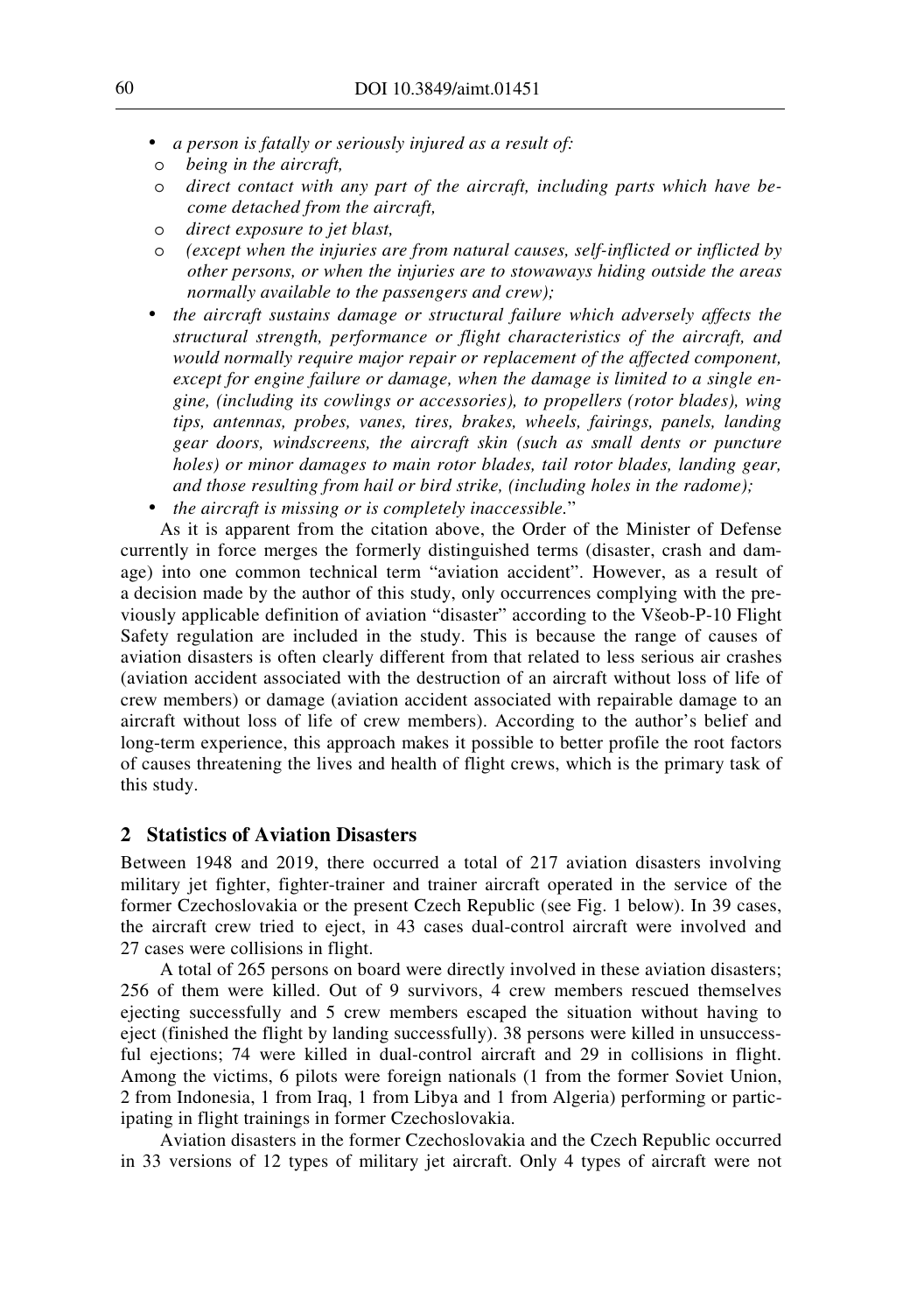affected: the original German Messerschmitt Me-262 "Schwalbe" (in post-war Czechoslovakia assembled and operated under the designations of Avia S-92 and Avia CS-92), the Soviet Sukhoi Su-25 and Mikoyan-Gurevich MiG-29, and so far the Swedish Saab JAS-39 Gripen.

Information on the aviation accidents in question, mainly in the form of original investigation reports and additional expert analysis reports, was obtained through long-term collection from military archives [3-5], aviation literature [6-10] and continuously updated personal testimonies of surviving veterans and witnesses. The purpose of this effort was to achieve the maximum possible accuracy of interpretation of historical data.

Further detailed information on these aviation disasters can be found in the literature [11].



*Fig. 1 Aviation disasters in jet fighter, fighter-trainer and trainer aircraft in Czechoslovakia and the Czech Republic on a timeline* 

#### **3 Analysis of the Causes of Aviation Disasters**

Subject to the analysis was a set of all 217 traceable aviation disasters which occurred between 1948 and end of 2019 in military jet fighter, fighter-trainer and trainer aircraft in the service of the former Czechoslovakia and the present Czech Republic.

Each disaster was analyzed under 21 criteria divided into 4 groups: timing details (date, time, day of the week and season), data on aircraft (type, version, tail code or serial number, on-board ejection seat type, aircraft's base unit assignment), data on crew (name, rank and title, age, flight hours, pilot class rating, service ranking) and data on aviation disaster circumstances (main cause factor, main cause, stage of flight, weather, ejection conditions if applicable, brief description of the event).

All the information obtained was systematically entered on the Microsoft Excel spreadsheet in order to further analyze individual criteria using various filter functionalities.

The aim of the analysis was to find out any common features, differences and specific features interesting from the flight safety point of view. The information acquired was then divided into two groups: "still relevant" (as yet unresolved problems) and "no longer relevant" (now obsolete problems). The problems falling under "still relevant" were put in relation to each other and subjected to further analysis. The resulting logical links and rules were then formulated both in the text and in graphics (see below).

#### *3.1 Overview of the Causes*

Fig. 2 shows the interpretation of numbers and percentage of individual main cause factors and main causes of the aviation disasters analyzed. Every aviation accident is caused by a chain of causes, which most often consists of three to five elements (cir-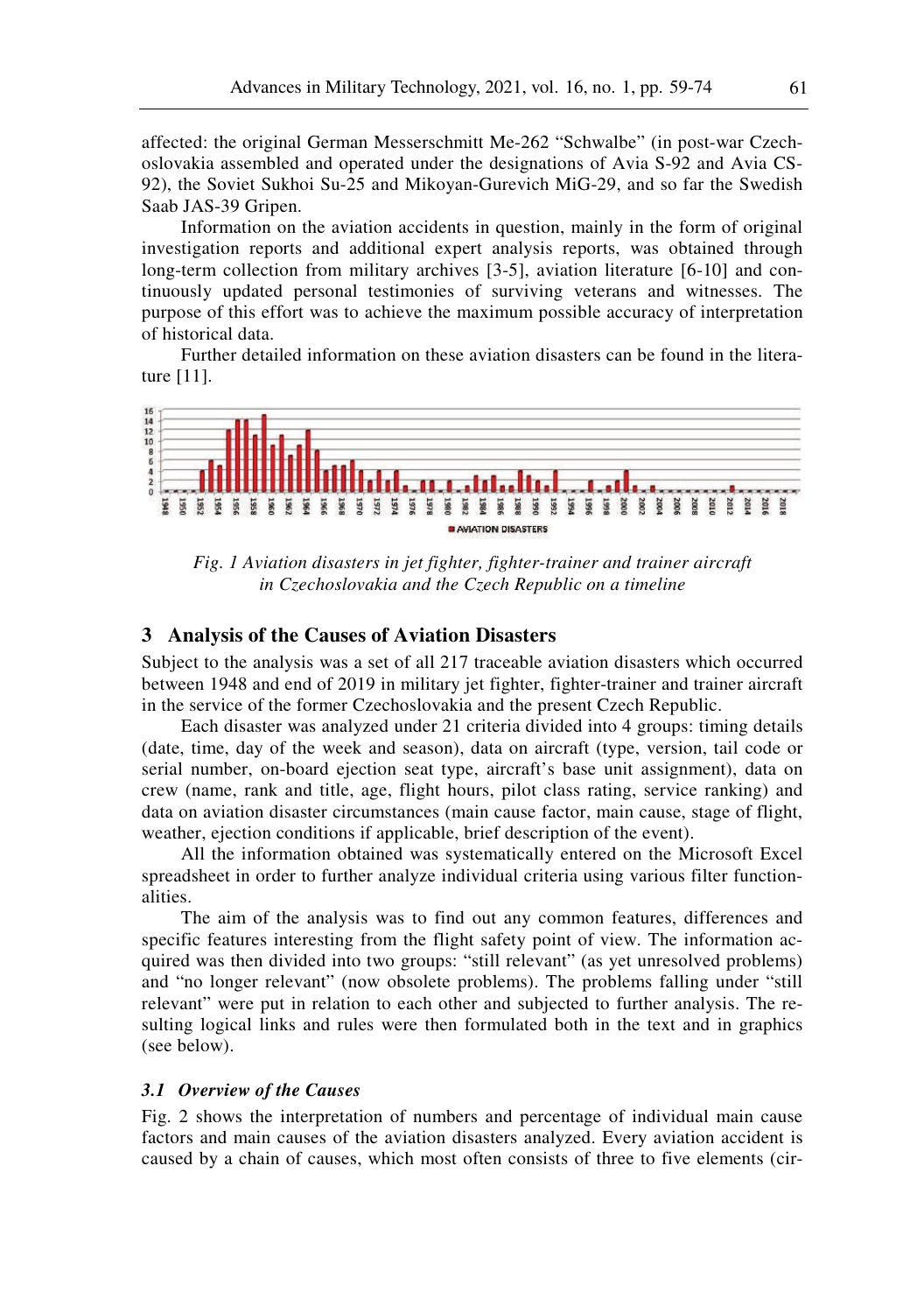cumstances) acting simultaneously or consecutively, both type and course of which result in a disastrous outcome.

In the context of this study, the "main reason" is the part of the chain that was of paramount importance for the development of the disastrous situation or the part of the chain where the disastrous situation could still have been averted. The main reasons can be divided into 4 groups collectively referred to as "main cause factors": technical factors, environmental factors, human factors (of flight and non-flight personnel) and not found [1]. To express the percentage of both main cause factors and main causes, the number of 217 disasters is regarded as the base (100 %).

The graphic presentation below shows the predominance of "human factors" with a share of as much as 80 % of the total (i.e. 175 out of the total of 217 occurrences). Within the human factors, the "flight personnel" group prevails with a share of 50 % of the total (i.e. 110 out of the total of 217 occurrences). Other main cause factors are represented only in smaller numbers.

What is surprising is only a relatively large number of events whose cause was "not found". This is generally because flight data recorders were either not installed at all over a long period time in the past or they had technical limitations; or it was due to extensive damage to the aircraft.





Fig. 2 shows that "piloting", "command and organization" and "noncompliance" predominate among the main causes ranking first through third. The other main causes are represented to a lesser extent and fortunately most of them can currently be considered "no longer relevant".

Most of the technical problems of aircraft technology evaluated in this study no longer exist as they were associated with aircraft technology that is not in operation any more. In addition, the rules of command and organization, flight control, meteorological security and aircraft maintenance management have changed significantly and the problems identified in earlier times are not encountered any more. Although the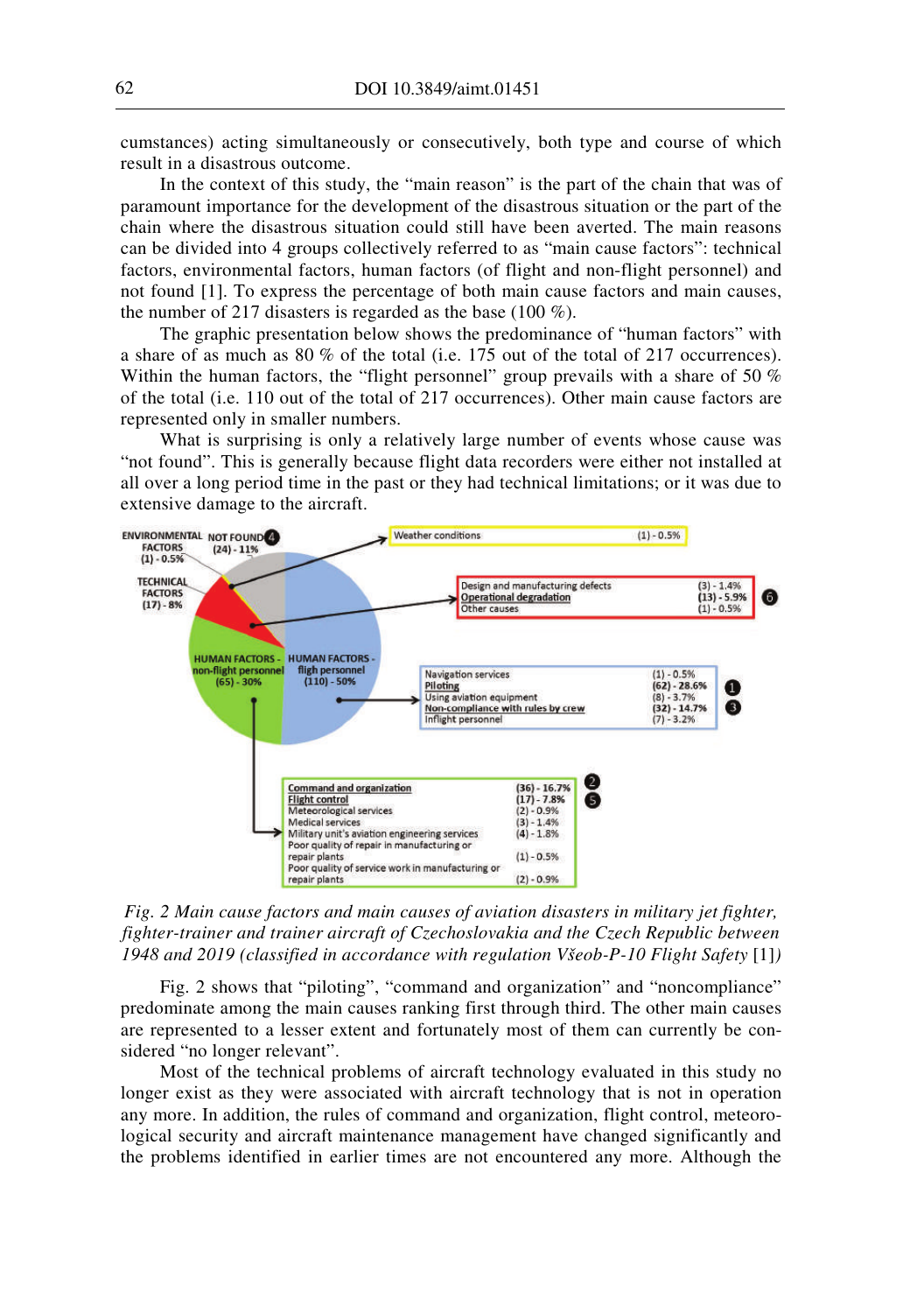environmental factors have not changed in relation to meteorological conditions, with the functionality of other systems and technical elements its influence is statistically proven to be minimal.

However, what have not substantially changed over the last 70 years are the main causes falling under "human factors – flight personnel" category. They are among the causes of aviation disaster which are "still relevant" and, as such, will be given major attention in the following text (especially see Section 4 below).

#### *3.2 Causes of Unsuccessful Ejections*

In 39 cases (approx. 18 %) out of the total of 217 aviation disasters, at least one crew member tried self-rescuing by ejecting himself. The ejection was unsuccessful for 38 crew members; only for 4 crew members it was successful.

In most cases, the reason for those failures was that the crew member decided too late to eject (typically at an already too low altitude). Exceptions to this are two cases when despite having ejected successfully, the Czechoslovak pilots were killed due to a technical defect of ejection seats (disasters of May 5<sup>th</sup> 1964 in the MiG-15T and of November 20<sup>th</sup> 1969 in the Su-7BM).

According to the findings so far, the crew's late decision to eject was due to one of 5 causes or a combination of them:

- insufficient training,
- noncompliance with rules and regulations,
- fear of legal sanctions (especially if the pilot believed he was the only one to be responsible for the emergency),
- altruism (if the pilot believed that a crashing aircraft could endanger the lives and health of people on the ground),
- unexpected psycho-physiological response to stress (change in the state of consciousness mainly due to a high G during certain maneuvers resulting in an unpredictable subconscious reaction to a stressful, entirely external stimulus).

Most of these causes could still be relevant today for many pilots. It is therefore necessary to address their nature before flight, ideally already during flight training. Modern ejection seats enable successful ejection even at zero altitude and zero speed of the aircraft and thus, this increases the likelihood of the pilot's successful rescue. However, the time factor of the decision to use those means remains the most important as even the most advanced ejection seats require certain time and space to execute their functional procedure fully and thus successfully.

#### *3.3 Causes of Disasters in Dual-Control Aircraft*

Disasters in trainer and fighter-trainer dual-control aircraft accounted for less than 20 % (43 cases) of all occurrences. In over half of the cases they were caused by "piloting" errors and "noncompliance" and also, to a lesser extent, by errors in "command and organization", "flight control" or "design and manufacturing defects". Specific root causes of these occurrences include insufficient pre-flight preparation, underestimation of weather conditions, bad piloting habits of instructors (when switching between different types of aircraft), fatigue, or, in exceptional cases, language barrier between the pilot and instructor.

Interestingly, a problem with transitory incorrect attitude of instructors towards trainees was often present. In most cases, this was not an intentional practice, but ra-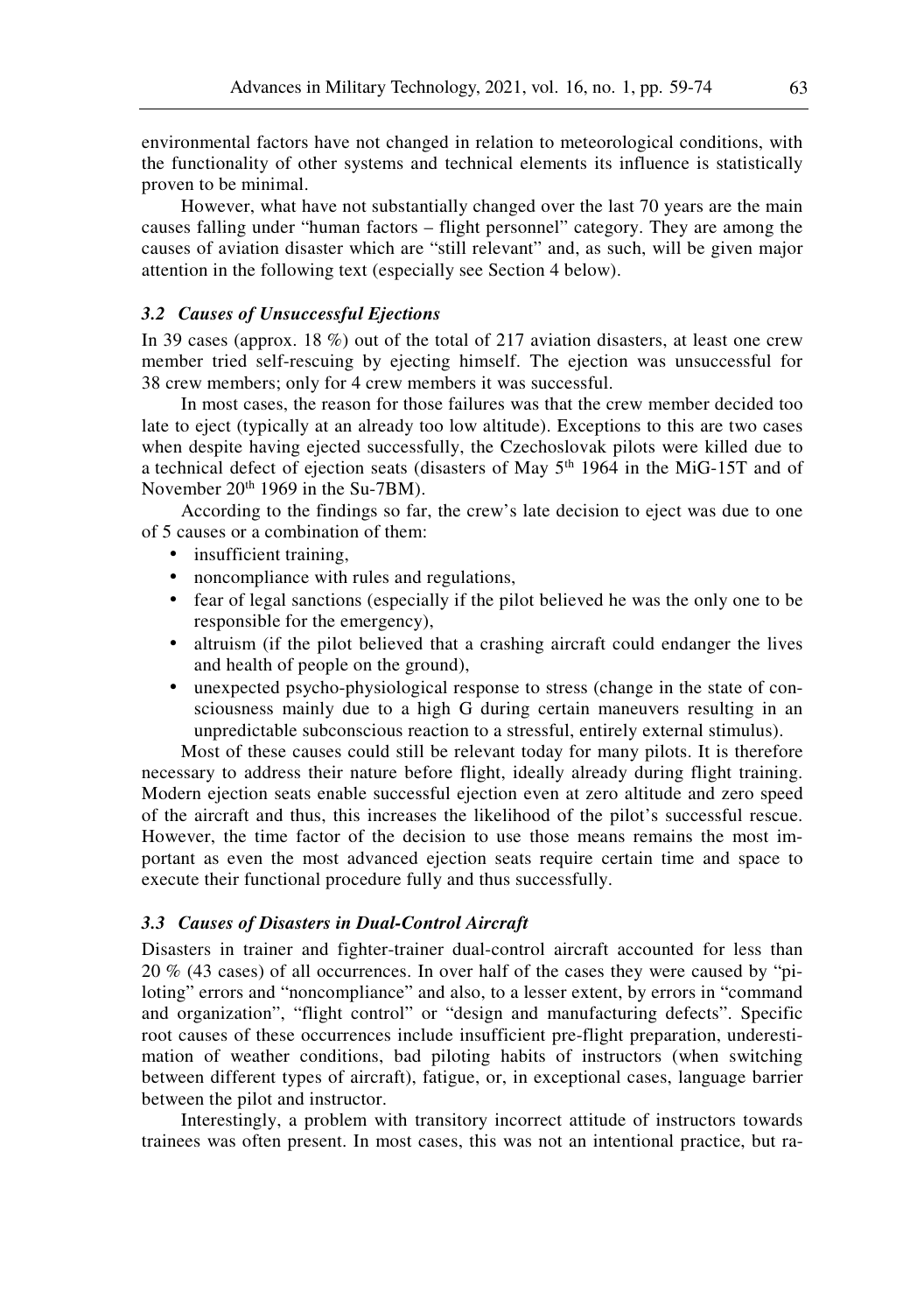ther a subconscious behavior that resulted from specific situations and psychological profiles of the instructors.

Instructors are usually appointed from the rank of active fighter pilots, who can be briefly characterized as intelligent, very active, confident, naturally competitive individualists (individual achievers). But if a pilot who was a fighter pilot before takes up his duty as an instructor, he should radically change his priorities and attitudes towards flying. Regrettably, not all of them are able to do so.

The mission of a fighter pilot is to win the battle, whereas the mission of a flight instructor is to achieve his trainee's maximum performance. These are vastly different goals. However, sometimes it happens that the instructor forgets for a while what his role is and rekindles his reflexes of fighter (a naturally competitive) pilot – all the more so, the smaller are the differences in age and skills between the instructor and the trainee (many times the instructor's colleague). At that moment, the two pilots begin to subconsciously compete with each other and create reciprocally non-standard situations, often without effective professional communication. A lot of times the instructor waited to see how the trainee would deal with a certain situation, whereas the trainee trusted that the instructor would not allow him to make a fatal error. If this "game" is played with high intensity, it usually leads to an accident. Great attention therefore should be paid to this subconsciously occurring psychological principle.

In summary, the causes of disasters in dual-control aircraft can be described as: lack of preparation, indiscipline, fatigue and misunderstanding (arising from the fact that a pilot is over reliant on "the other one").

#### *3.4 Causes of Mid-Air Collisions*

Mid-air collisions accounted for about 12.5 % (27 cases) of all analyzed disasters. In the past, more than 40 % of mid-air collisions were caused by deficiencies in "flight control". Another 26 % of collisions were caused by "piloting" errors. Acts of "noncompliance by the crew" and errors by "flight personnel" (leader or wingman in pairs of aircraft) were represented by approximately 11 % each. "Command and organization" and "navigation" were only sporadic causes of mid-air collisions.

Air traffic control service erred mostly in the 1950s and 1960s because it was underequipped with radio technology instruments and also there was little experience in dealing with fast flying of jet aircraft. Groups of aircraft were literally sent on collision courses several times. In many cases, there were also inadequacies in communication between pilots, particularly in cases where the pilots momentarily lost visual contact with each other. The ergonomic design of many cockpits, inconvenient for the pilots because it considerably reduced their field of vision, had no small share too. Placement of some controls also obliged the pilots to shift their sight from outside to inside the cockpit in critical moments.

In summary, the causes of disasters in mid-air collisions can be described as: inconsistencies (mainly in air traffic control), indiscipline (failing to maintain height, speed and separation in formation flights) and ergonomic traps (in cockpits).

#### *3.5 Causes of Flight Indiscipline and Failure in Higher-Level Piloting Techniques*

Incorrect "piloting" was established as the main cause in 28.6 % (62 cases) of the total of 217 aviation disasters analyzed, but it also occurred in many other cases as part of the chain of causes. Piloting maneuvers whose incorrect execution led to a disaster can be again divided in two categories as "no longer relevant" and "still relevant".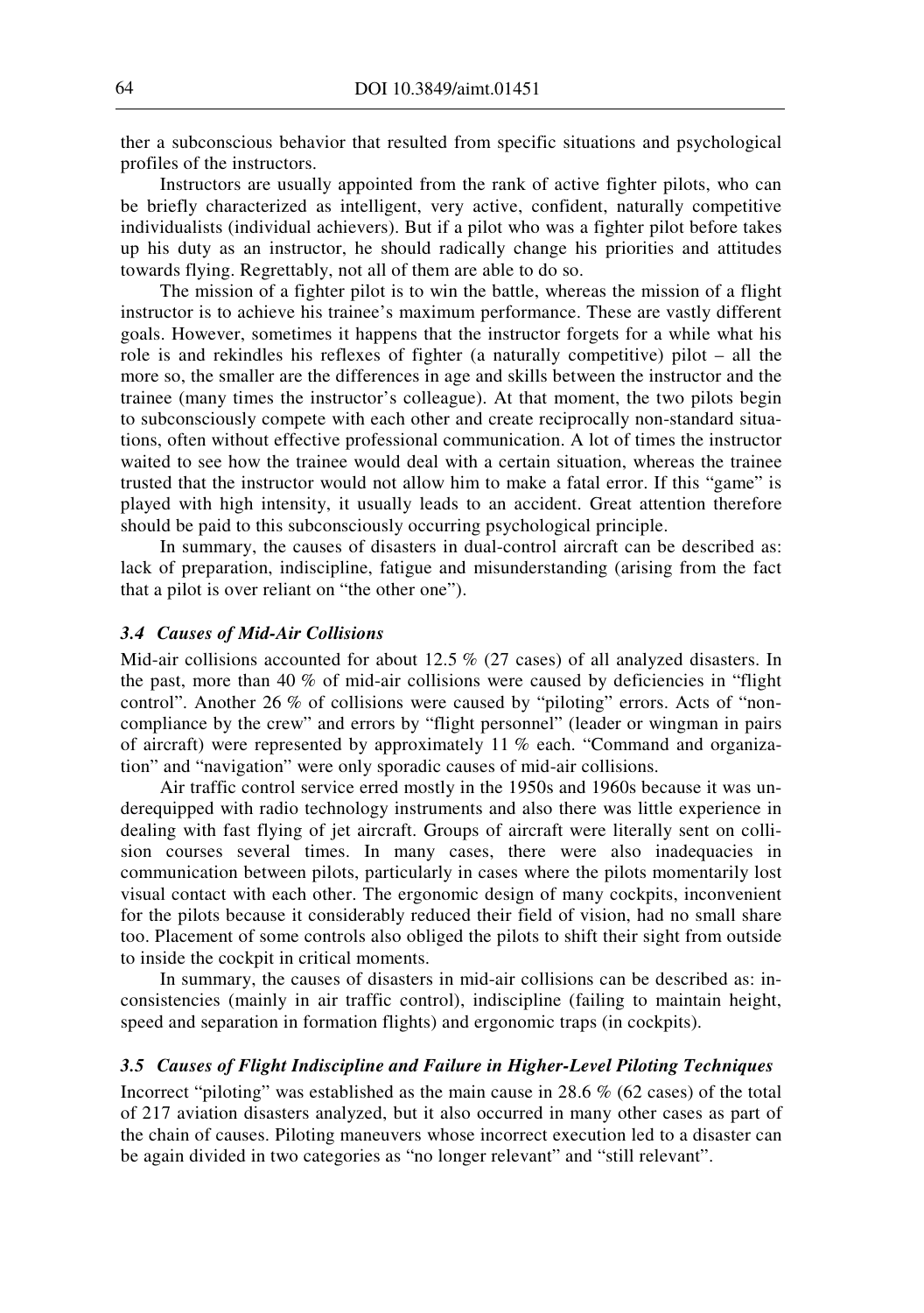At present, all types of turns and spins can be regarded as "no longer relevant". Although incorrectly executed turns and unintended undesired spins are the causes which are represented in aviation disaster statistics the most frequently (especially from 1950s through 1970s in the MiG-15s), most of them occurred in conditions where the natural horizon was not externally visible after the pilot's disorientation. This was most frequently because the pilot had forgotten to switch on the attitude indicator (artificial horizon) in good time before flying into the clouds. This problem is no longer relevant because the attitude indicator in modern fighter aircraft is activated automatically upon the initiation of on-board electrical systems. On-board systems in modern aircraft provide the pilot with a number of advance visual, text and acoustic warnings when entering any aerodynamically dangerous modes of flight.

There are other dangerous piloting maneuvers, however, that appear to be "still relevant". These are mostly vertical maneuvers (split S, dive, loop, Immelmann) and also one horizontal one (roll). In total, the mentioned vertical maneuvers were fatal to almost the same number of pilots as spins and turns. Their hazardousness has always been caused by pilot's omission of important technical data just before entering the maneuver (too low altitude; too high airspeed; high air temperature – low air density; different aircraft weight – large amount of fuel, suspended armament, etc.). These factors influence (usually increase) the radii of circular maneuvers and therefore increased height is required for vertical maneuvers to be exited safely.

Interestingly, "still relevant" dangerous piloting maneuvers include also lowaltitude and very low-altitude rolls. To execute them properly (i.e. to rotate the aircraft around its longitudinal axis without loss of height), the pilot needs not only to have piloting skills, but also to know the actual center of gravity position of the aircraft relative to the longitudinal axis of the intended rotation and, particularly, to be aware of aerodynamic specificities of the aircraft.

The position of the aircraft's center of gravity in relation to the longitudinal axis can be affected, for example, by suspended armament or equipment (additional fuel tanks). Due to inertial forces resulting from the rotation around the longitudinal axis, the roll cannot be executed properly. Instead, a variant of "barrel roll" is formed, characterized by changes in height during rotation, which at a too low altitude may lead to a crash into the ground.

Aerodynamic specificities in some types of aircraft may include tendency to inertial rotation, which is generated when specific angular velocity values are exceeded for the rotation about the longitudinal axis. The aircraft cannot be recovered from this rotation mode as flight control surfaces become ineffective and the crew must eject. A typical example of such aircraft was the MiG-21; even in its pilot's manual the angular velocity of rotation around the longitudinal axis was strictly limited.

 To sum up, vertical maneuvers clearly predominate among still relevant dangerous piloting maneuvers.

Higher piloting techniques are intrinsically linked to "flight indiscipline" (willful noncompliance of rules and regulations by the crew during the performance of a flight task). To date, three types of flight indiscipline" have been recognized:

- flight indiscipline based on pilot's attempt to know the limits of the aircraft,
- flight indiscipline based on pilot's attempt to know his own performance limits,
- flight indiscipline based on pilot's attempt to fly for exhibition.

The first flight indiscipline type is relatively the least hazardous as it is usually performed with sufficient height reserve and the pilot is fully concentrated both physically and mentally. Pros and cons of such actions are debatable. On the one hand, the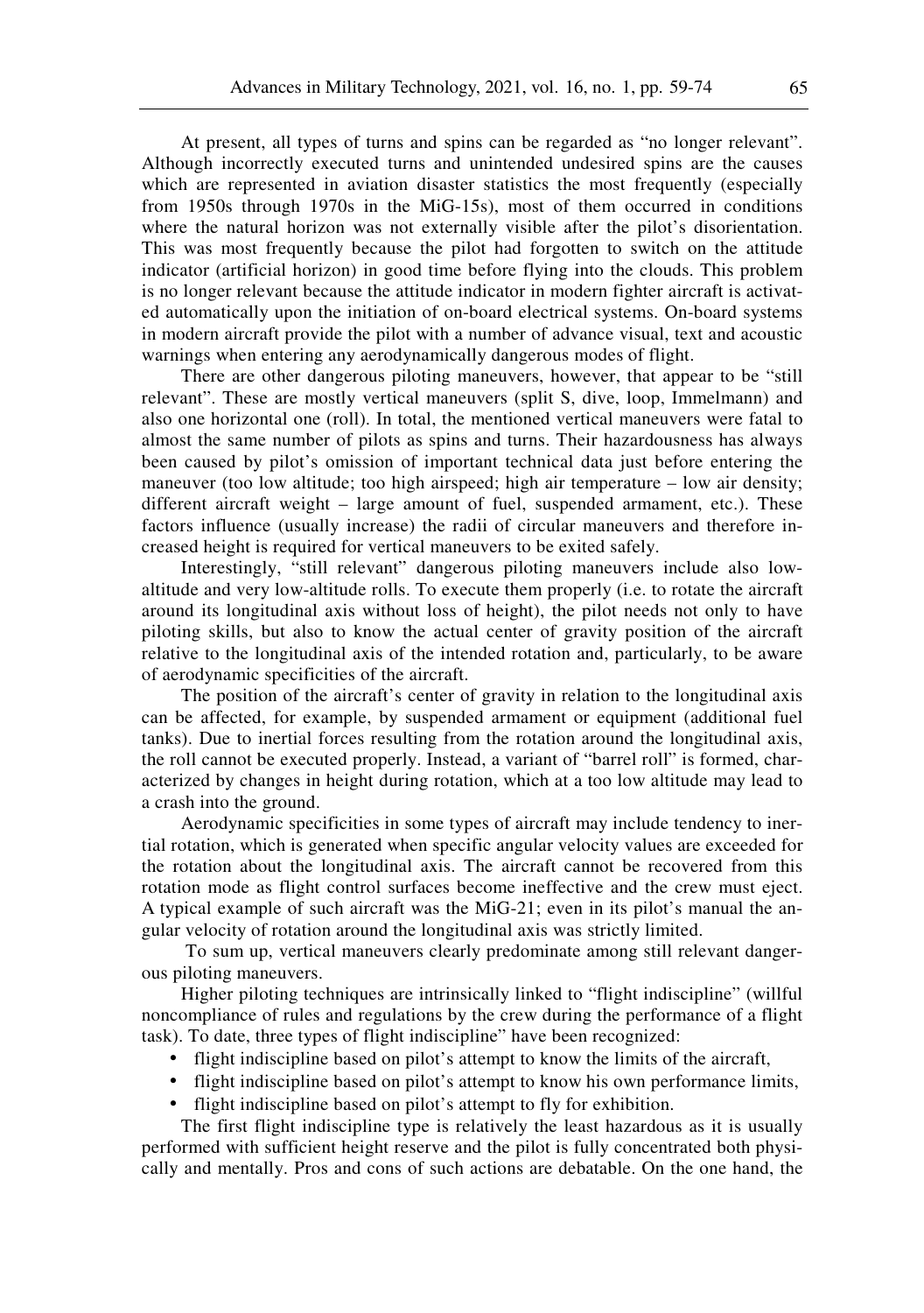pilot is extending his experience with flying and familiarity with the aircraft. On the other hand, he is running the risk of damaging the aircraft and its equipment or reducing their service life. What matters is the degree to which the established limit values were exceeded and also for how long. In present-day modern aircraft chances to perform such actions have been greatly diminished as the aircraft are equipped not only with complex flight data recorders, but also with "fly-by-wire" systems (electronic control systems in aircraft that highly reduce by software means the possibilities for the pilot to enter dangerous flight modes).

The second flight indiscipline type is a little more hazardous. The pilot again performs it the way he sees fit and with sufficient height reserve, but whether the height reserve is sufficient or not depends on his highly subjective estimation since nobody can accurately determine the time necessary for a human body to recover after possible collapse due to high G or the functioning of the aircraft when it is left uncontrolled. Such personal challenges are therefore advised to be taken on the ground under surveillance (ideally by a doctor).

The third flight indiscipline type is the most hazardous one, as it is usually carried out in an improvised way with no adequate previous preparation and in a low height. The principle of this activity is very simple. An exhibition is always performed for a particular person or group of people. In order to be appreciated, it has to be seen. In order to be seen, the exhibition has to be performed low above the ground. If the pilot descends to lower heights, he usually gets lower than the prescribed safe height is, and the safe height reserve is unacceptably small for most maneuvers. The lack of preparedness for such a performance (failure to calculate the radii of maneuvers depending on actual weight, center of gravity location, air temperature, etc.) generates a great risk of flying into the ground if parameters for entering and exiting a maneuver are estimated incorrectly. Few pilots are able to fly higher-level piloting vertical maneuvers identically with a precision of units of meters with different aircraft configured differently and under different meteorological conditions. Those units of meters are then sometimes lacking to exit safely a maneuver if it is performed in low or very low heights. Even though most cases of flight indiscipline can be traced back from records acquired from flight data recorders, this cannot be considered as an ultimate protection from them happening. The most effective protection is always the pilot's sound, logical and professional assessment of the situation.

#### *3.6 Causes of Cases of No Chance of the Crew's Rescue*

An interesting question is whether there were any cases among the aviation disaster occurrences where the aircraft crew had no real chance to be rescued. Unfortunately, the answer is yes. Principally, there were four types of causes for this.

The first of them is a sudden and unexpected in-flight incapacitation of the pilot when he losses consciousness or the ability to control the aircraft (that is, he is unable to perform the steps necessary for ejection). Such cases are very difficult to verify, but high probability is that there were several such cases among the disasters for which the cause could not be identified. Especially in the 1950s, the conditions provided were far from ideal for pilots to have a healthy lifestyle with quality food and a balanced exercise and rest regime and in many cases these conditions demonstrably affected their flight performance. Not all in-flight emergencies led to disasters, but a few of them surely did. At the time, a number of important pieces of information were not mentioned in investigation reports for political or personal reasons of high-ranking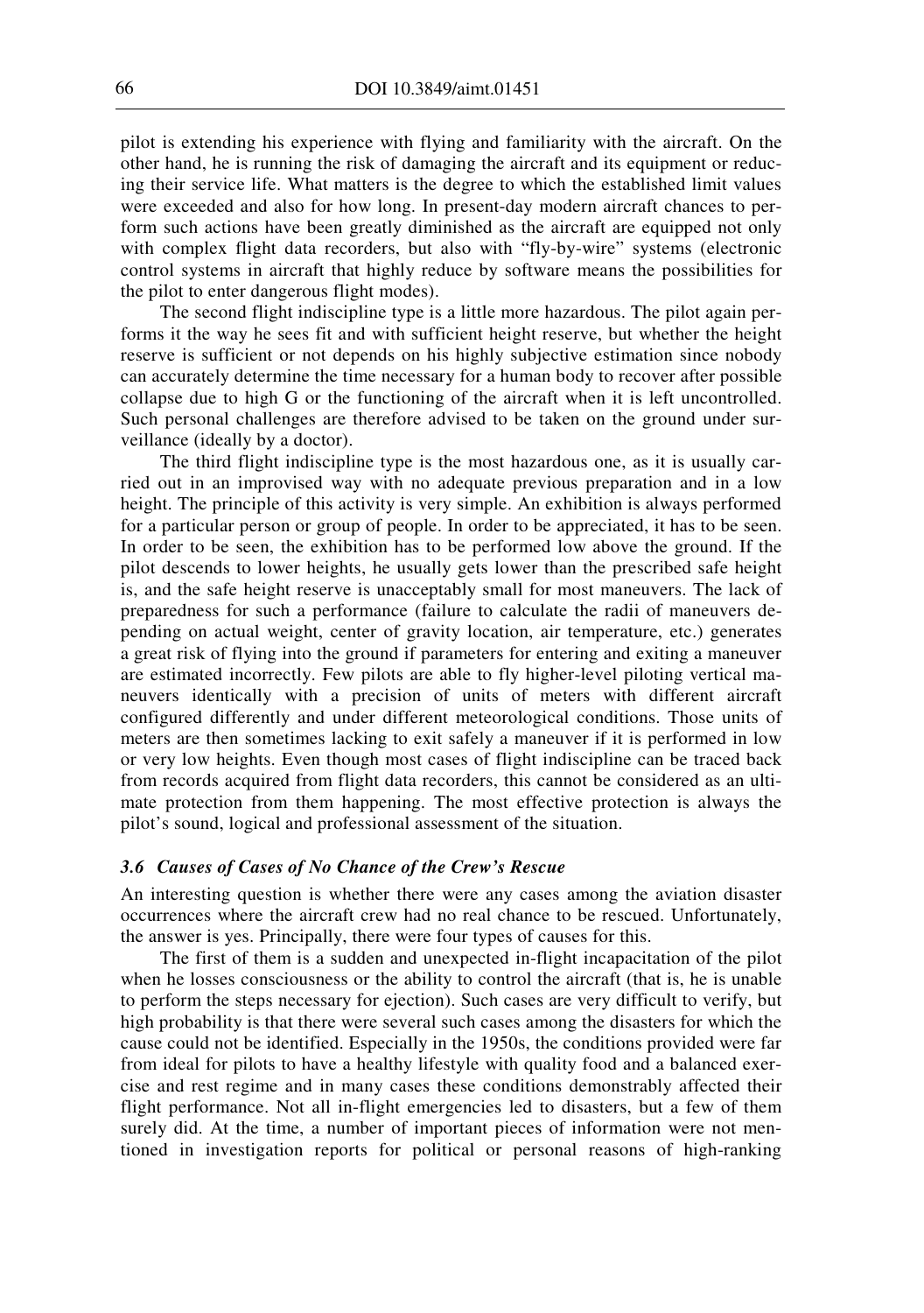officials and we only learn the missing pieces of the stories from surviving witnesses. The causes of in-flight incapacitations also include cases when defective ammunition (mostly unguided missiles) exploded prematurely near the aircraft, thereby injuring the pilot. Others include injuries to pilots caused by aircraft collisions. It can be assumed that this was very likely the cause of the accident/disaster in more than a dozen cases.

The second irresolvable cause of aviation disaster may be the pilot's physiological response to high-G loads when executing a maneuver. High-G loads can cause partial or complete loss of consciousness of varying duration, making it impossible to use onboard rescue equipment. High-G loads can also be expected after entering unusual attitudes following the loss of orientation resulting from in-flight illusions, for example. There were up to several dozens of such cases.

The third of possible irresolvable causes are technical failures of aircraft in conditions ruling out the ejection seat safe deployment. The first ejection seats had clearly specified limits for a safe use, usually defined by the minimum and maximum flight height and speed. If the pilot flew outside those limits, his chances of surviving were very small. A typical example of such a situation was the propulsion unit failure during take-off or landing at night when the aircraft flew at a low speed and height and achieving the requisite height and speed or landing safely in unlit terrain was impossible. Among the analyzed cases, there are indeed some with similar attributes. Presentday ejection seats in aircraft no longer have most of such limitations and can be successfully deployed even at zero height and zero speed on the ground (this does not apply only if the aircraft is moving in descent or even dive headed towards hitting the ground – in such cases the minimum height for safe ejection is greater).

Finally, the fourth of irresolvable causes of disasters are technical failures of ejection seats that do not allow the successful completion of the ejection procedure. Fortunately, only two cases with this characteristic are known in Czechoslovak military aviation history (both from the 1960s), which exemplifies the high reliability of on-board rescue ejection systems so far.

Most of these causes with no chance of rescue should now be a thing of the past. Flight crews undergo intensive physical examinations every year and the technical systems in modern aircraft (such as in the Saab JAS-39 Gripen) have in-flight high-G load limitations programmed in their on-board computers. This means that at present it is practically impossible for the pilot to find himself (against the "will of the on-board computer") in conditions for which he has not been long trained or which are inadequate to his health condition and physical fitness. Also, the limits within which the systems for emergency exit of the aircraft in flight or on the ground may be used have expanded considerably.

### **4 Flight Personnel Human Factors**

The analyses of aviation disasters causes in which the flight personnel human factors played a key role in the cause chain (110 occurrences) clearly show the conclusion that: "*Most errors stem from LACK OF CONCENTRATION and PHYSICAL AND MENTAL DEBILITATION while, at the same time, quick ADAPTATION TO SIGNIF-ICANT CHANGES of conditions is needed*"*.* In other words, it has been shown that the greatest threat to fighter pilots of fixed-wing aircraft is posed by their own mental states often combined with organic physical debilitation due to inappropriate lifestyle (for more details see Section 5.2).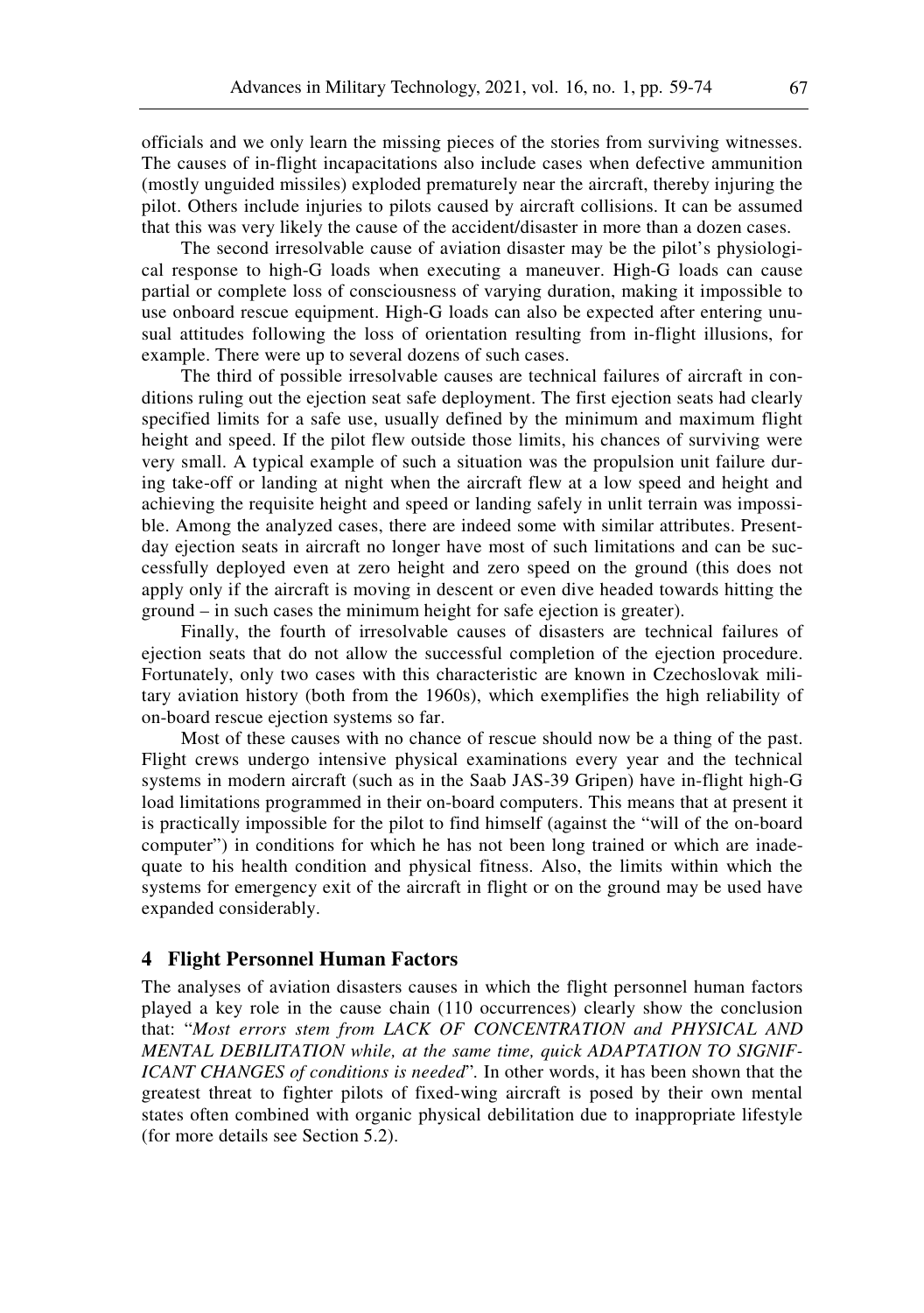The principle of increased error rate of a member of flight personnel (most often a pilot) is shown in the figure below (see Fig. 3) and can be explained as follows. Flight personnel are selected, trained and tested in a highly qualitative manner, as compared with most other professions. Those who successfully pass this selection and educational process usually show an above-standard level of mental and physical performance and their error rate in the performance of procedures already mastered is very low. It should be added that they are also usually highly motivated by the nature of their profession and also their natural survival instinct.

However, all this applies only if the exercise of their profession is not significantly interfered. The analyses of the course of development of aviation disasters have shown that the most powerful source of "interference" is the pilot's own mental states, which thereafter reduce his concentration and thus create reasons for errors and their delayed recognition. Such mental states most frequently include: excessively strong motivation, commitment, desire for recognition or competitiveness, or "personality cult" (for details see Section 5.1 below).

All this is often accompanied by physical or mental "debilitation" stemming from fatigue caused by a lack of effective rest (for details see Section 5.2 below).

"Interference" and "debilitation" of concentration create conditions for increased error rate, which is most often reflected in consequences of stretching the subjective limits of acceptable risk (endeavor to complete the task at all costs) and unfortunately also in delayed adaptability to change (slowing reflexes and ability to solve nonstandard situations). If a pilot does not adequately perceive the "warning signs" of his body, such as small piloting or procedural errors in performing the assigned tasks, this may result in an aviation accident over a certain period of time.



*Fig. 3 Principles of development of pilot's increased error rate due to reduced concentration caused by undesirable mental states and lifestyle*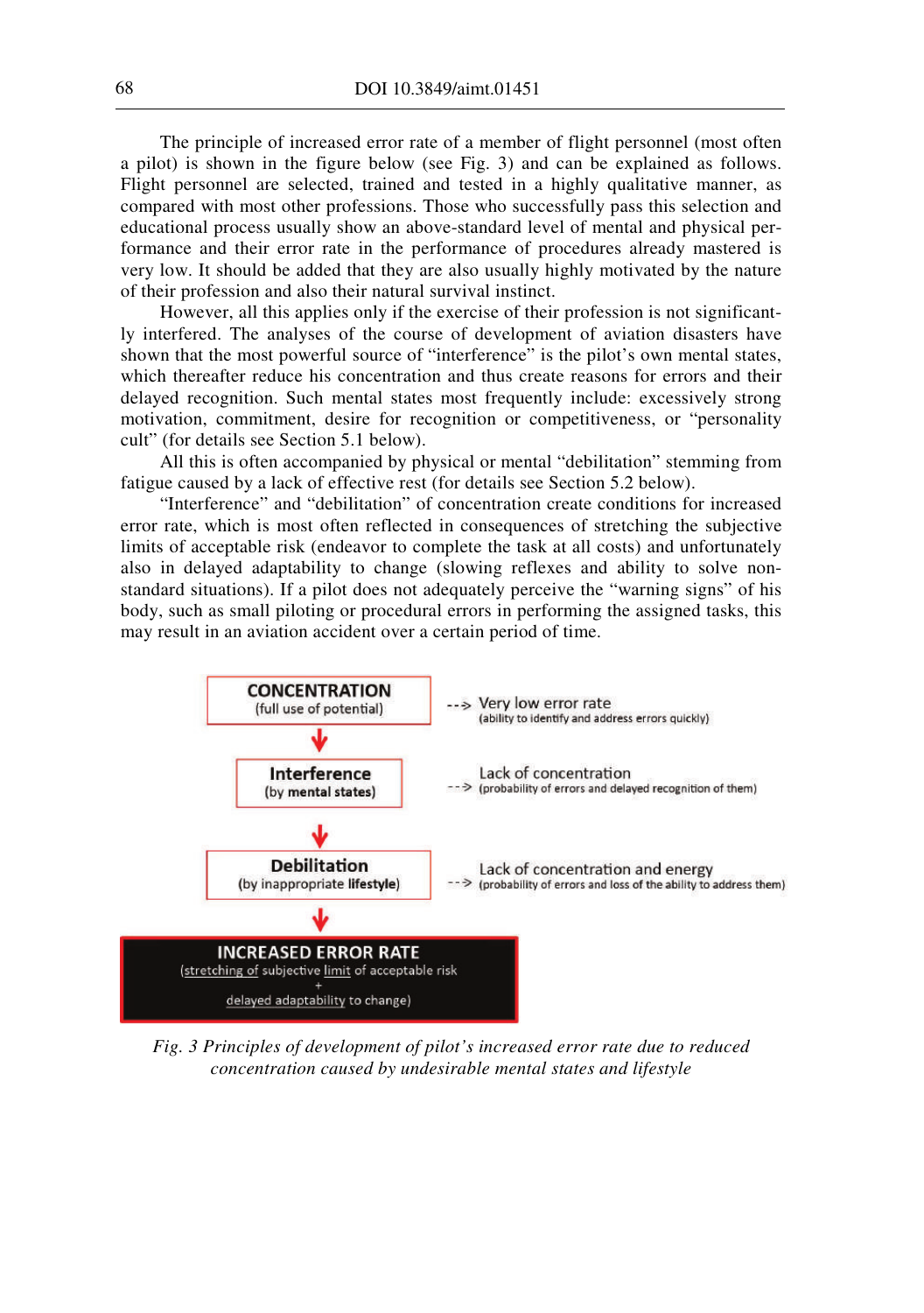## **5 Opportunities for New Trends in Flight Safety Prevention**

In the light of the facts established by the analysis (see above), a survey was conducted among the flight crew (several dozen flight crew members) based on a questionnaire focusing on awareness of the principles of proper lifestyle and mental hygiene.

It has turned out that the level of awareness in these fields is very low among the flight personnel, because these issues are hardly ever communicated to the flight personnel during their education, instruction and continuous professional training. This often leads to making unnecessary mistakes in maintaining proper lifestyle and mental hygiene, which in turn affect flight performance.

It would be therefore beneficial to raise this awareness in the future so that flight personnel know which service they should turn to if they have any problems. Also, gaining knowledge of some of healthy lifestyle and mental hygiene principles can enhance the confidence in the usefulness and effectiveness of such techniques and dispel the common myth that "*… whoever needs a psychologist, psychiatrist or other therapist is certainly sick or insane …*" This is not true in the slightest, and such prejudice at present only results from a lack of knowledge. Also, receiving such services does not primarily affect the development of a professional carrier; on the contrary, not receiving them often does.

#### *5.1 Long-term Pilot Performance Curve – Dangerous Phases and Intervals*

To understand the origin and progress of some mental states that, under certain conditions, can be threatening to pilots, it is necessary to look at the situation in a broader context. The mental state always reflects the reaction to a specific stimulus or life situation, both personal and professional. To get a better and clearer idea of the pilot's professional situation, a model "long-term pilot performance curve" can be used (see Fig. 4) to show critical points of the pilot's professional career and also to explain their most common causes.



*Fig. 4 Model long-term pilot performance curve* 

The first prerequisite for understanding the performance curve is the fact that there is often a vast difference between the "flying EXPERIENCE" and the "real flight PERFORMANCE" of a pilot. By no means are these synonyms. Flying experience is determined by the number of flight hours (the greater the number of hours flown, the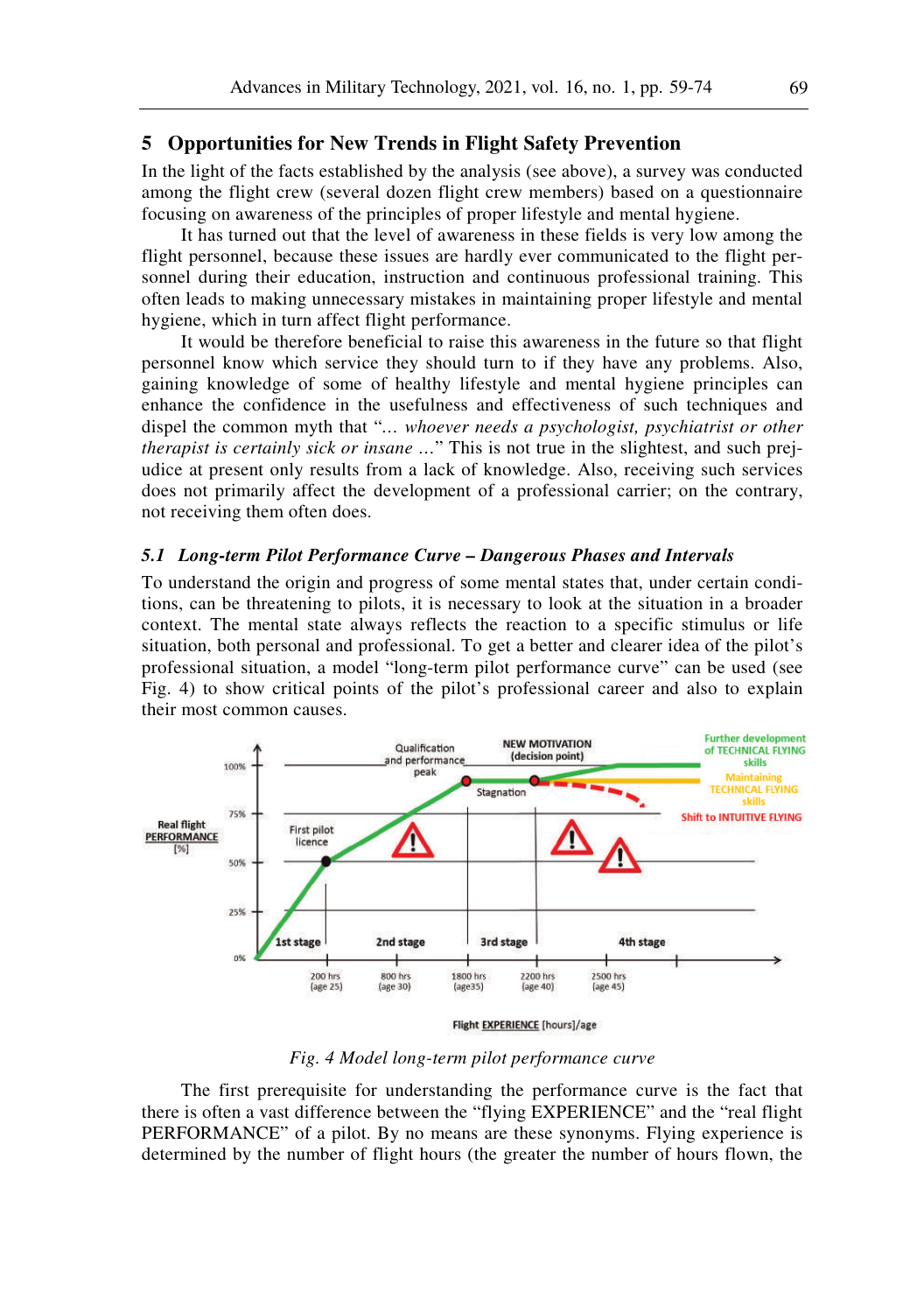greater the "flying experience"), while real flight performance is determined by the number of errors made by the pilot during the flight and it can be expressed as a percentage (100 % corresponds to pilot's error-free performance). As the shape of the performance curve suggests, the relationship between flying experience and flight performance generally changes over time. The professional life of a pilot can be divided into about 4 stages.

The first stage, characterized by a significant increase in aviation performance in line with the number of flight hours, represents basic flight training. In this phase, the pilot starts from scratch and fully concentrated he realizes the full potential of the flight hours, so his flight experience is growing relatively quickly. This stage ends with the acquisition of the first pilot licenses (pilot ratings). In the Czech Republic, it is currently associated with an age of around 25 years and a practice of around 200 flight hours.

The second stage, characterized by a more slowly increasing but still upward trend in flight performance, represents flight training after joining the military unit. At that time, the pilot is getting acquainted not only with practical flying, but also with the ambiance of the airbase and its functioning. His attention is no longer focused only on flying, but he also focuses on carrier advancement. This stage lasts approximately 10 years (from 25 to 35 years of age of the pilot) and it is the first of the dangerous periods in the professional life of a pilot. The pilot usually does not yet really know the limits of his mental or physical performance and is fascinated by the dynamism of and opportunities for his professional growth. In this period, with overly strong motivation it is very easy to overestimate one's skills in hopes of gaining recognition or advancing in one's career quickly. There are usually two types of pilots: safetyoriented and mission-oriented.

Mission oriented-pilots in particular can develop a phenomenon that can be referred to as "personality cult". It is basically a self-destructive mental condition in which the pilot is unhealthily fixated on attaining his goals, loses the ability of objective self-reflection and, most importantly, he loses the ability to communicate effectively with others. The biggest problem with this condition is the inability and unwillingness to communicate, because from then on, the pilot performs tasks originally designed for a team of several people completely on his own. Then it is not a question of whether a major error occurs, but when it occurs. Most often, pilots of that age and at that stage of their professional life are threatened by ignoring their own limits and by their impatience related to performance and the associated career advancement. This problem has to be acknowledged and addressed, both by the pilot's subjective mental hygiene and from supervisor positions.

The third stage can be described as a period of slight stagnation after the pilot has reached his qualification peak. It comes between the age of 35 and 40 approximately. At that time, the pilot is at the height of professional competence and has completed everything a regular training can offer him. With experience comes balanced prudence and healthy fighting aggressiveness based on self-confidence. At this stage, pilots do not make a lot of mistakes due to human factors. This stage usually ends around the age of 40 with a moment that can be described as "decision point". This is a period in the pilot's life when his personal and professional situation often changes and the pilot decides what to do next. Very often, the order of his priorities changes, as, accordingly, does the distribution of his energy put into them.

The fourth stage starts after the "decision point" and usually has three possible scenarios: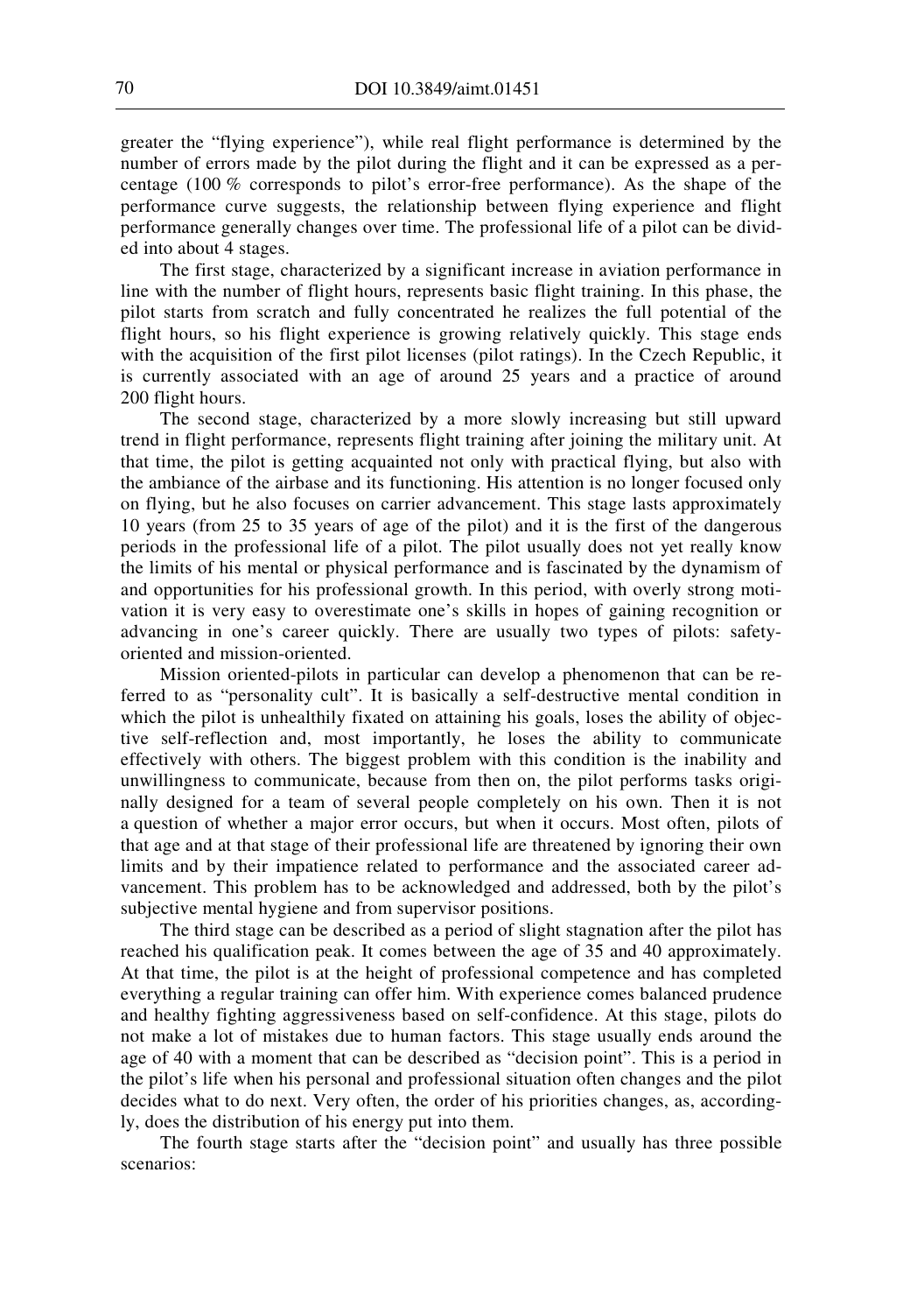- further improvement of TECHNICAL FLYING skills,
- maintaining TECHNICAL FLYING skills,
- shifting to INTUITIVE FLYING.

Scenario A is rather exceptional because it requires finding motivation for further professional development even after reaching a notional qualification peak. Yet it is possible; characteristic groups for this scenario are pilots in air display teams (teams performing flight demonstrations at air events, usually for the public) or pilots in various aerobatic groups. They are able to find motivation in improving the details of piloting techniques and over time they achieve almost 100 % of their potential individual flight performance.

Scenario B is characteristic of most pilots (or flight personnel) because it requires no further major development of knowledge or skills, but only some minimal effort to maintain performance above a subjectively reasonable limit. Even after reaching their notional peak performance, these pilots still take flying seriously as a profession, maintain awareness of applicable regulations and abide by the limit values indicated by the on-board equipment. Their flying is technical, within the permitted range, and their real flight performance is maintained at a high level of quality for a long time. Even though this quality level slowly decreases over time due to increasing physiological limitations of the pilot resulting from physiological wear-and-tear of the body, to some extent these limitations are compensated by experience and well-developed capacity for "predictive thinking" (that is, sense and judgment for what will happen in a short time – ability to apply logical rules to anticipate upcoming events and their potential consequences).

Scenario C occurs in a smaller but still quite large group of pilots who, according to statistics, considerably change their life priorities around the age of 40, but fail to find new motivations and joys in their profession. Their attention is shifted to different spheres of their personal or professional lives and they stop paying enough attention to flying. They start relying on their "flying experience" (mostly grounded on high flight hours) and gradually move to what is called an intuitive flying (that is, flying based on a feeling and subjective estimation of situations without much respect for the limit values indicated by the on-board equipment). This is the primary reason for the start of a rapid decline in "real flight performance". A lower level of concentration and focus combined with a loss of direct feedback from the aircraft leads to a gradual weakening of basic piloting habits. Predictive thinking is not sufficiently applied and it is often replaced by a false self-confidence based only on flight experience (i.e. the number of hours flown so far). The logical consequence is an incorrect response to an emergency situation at some point, which, in extreme cases, can result in an aviation accident.

At this stage of the pilot's life, with such an approach to flying, the aforementioned "personality cult" also often appears. If may arise from two different causes, but its manifestations are basically identical for those around.

The first possible cause is primarily the defensive attitude of a person who refuses to admit his gradually decreasing real flight performance and rejects the views of other people who insinuate it. This condition is usually associated with an overly high level of motivation for attaining above-standard work results and loss of the ability to conduct two-way communication with the others. This is an "escape from reality" response, which of course is not an effective solution in the long run. There is only one solution: to accept the real situation as it is and to try to improve it again by a conscious systematic approach (that is to start working on oneself with modesty and regain one's piloting quality). If any circumstances prevent this, it is necessary to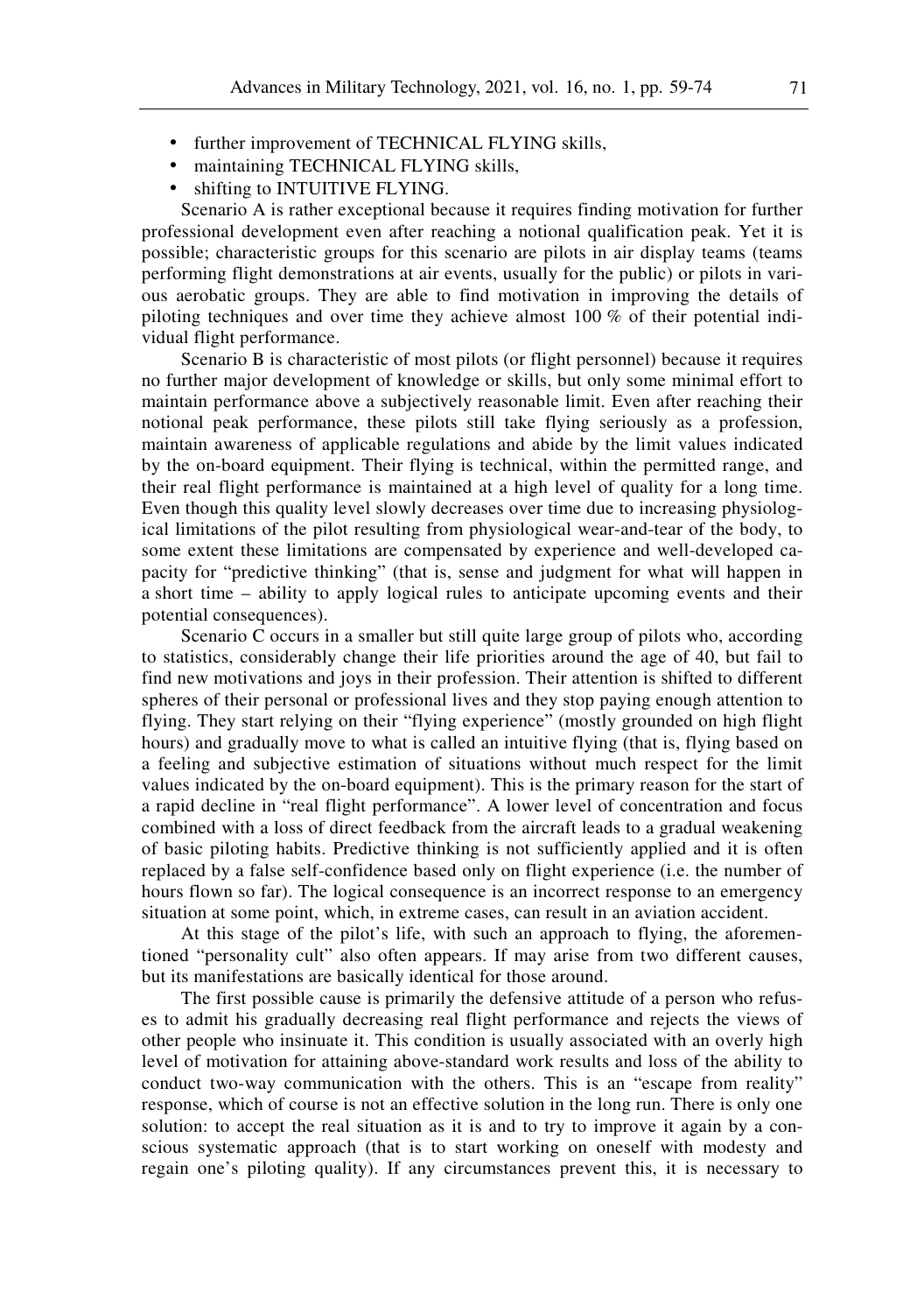adjust the content of flight activities so that they are safely manageable even with reduced air performance of the pilot (even at the cost of temporary small financial loss, because of which it is certainly not worth risking an aviation accident).

The second possible cause is too strong a fixation on subjective, mostly professional goals. The pilot at that age usually reaches command positions where he has a wide range of opportunities to promote his ideas and opinions, which have so far been shaped by higher authorities. At the same time, however, as his career progresses, the pilot receives less feedback if he himself does not ask for it (because not everyone dares to point out the mistakes of their stressed and overworked superior). With higher rank there are also more administrative tasks, which take up more and more energy and time to fly. The result is often a deep dilemma between the "opportunity" to finally realize one's dreams and the "capability" to realize them through real piloting performance. If the pilot gets fixated only on his goals and stops perceiving and communicating with his environment, he will be left alone for everything and with a high probability he will sooner or later overlook important information or circumstance and commit an error. The solution to this is again to take a sober and objective view of the matter. If the pilot is promoted to command positions, in the current system as it is set it brings certain stagnation in the development of his flight skills, simply because he has less time and energy to spend on flying. It has to be accepted as a fact and further aspirations and decisions must be adapted to it.

Fortunately, people burdened with the complex life circumstances described above can now be identified in advance (for example by a continuous evaluation of flight performance records through flight operational quality assurance equipment) and it is possible to effectively help them successfully cope with this difficult situation in life (for instance, with the help of a corresponding air-base psychological service).

#### *5.2 Lifestyle*

Good lifestyle is a necessary prerequisite for long-term good physical fitness and physical and mental health (see Section 5.3 below), which is a basic precondition for fighter aircraft pilots to be able to exercise their profession.

It is based on 4 basic conditions: fluid intake, diet, exercise and rest. If any of them is not satisfied, the performance of the human body decreases and physical or mental illnesses may develop in the long run.

At different historical stages, flight crews had to face various shortcomings in their lifestyle, which had a demonstrable effect on their flight performance. In the 1950s and 1960s, it was mainly the quality of the food, the water intake regime and sometimes the rest regime. In the 1970s and 1980s, with advances of knowledge in the medical field, the pilots' lifestyle became, with occasional irregularities, stable and relatively well-balanced. However, since 1990s the imbalances in lifestyle have been growing again. The questionnaire survey conducted among flight personnel of the Air Force of the Army of the Czech Republic found that the quality of food and water intake regime is at a very good level, but the quality of physical training and the balance of work and rest in particular have deteriorated.

Physical readiness is currently, to a large extent, a matter of personal decision and attitude, although there is a wide range of inspiring professional literature on the subject. The problem is exacerbated by the fact that, due to high staff turnover and a shortage of staff on shifts, there has been a shift from collective to individual sports.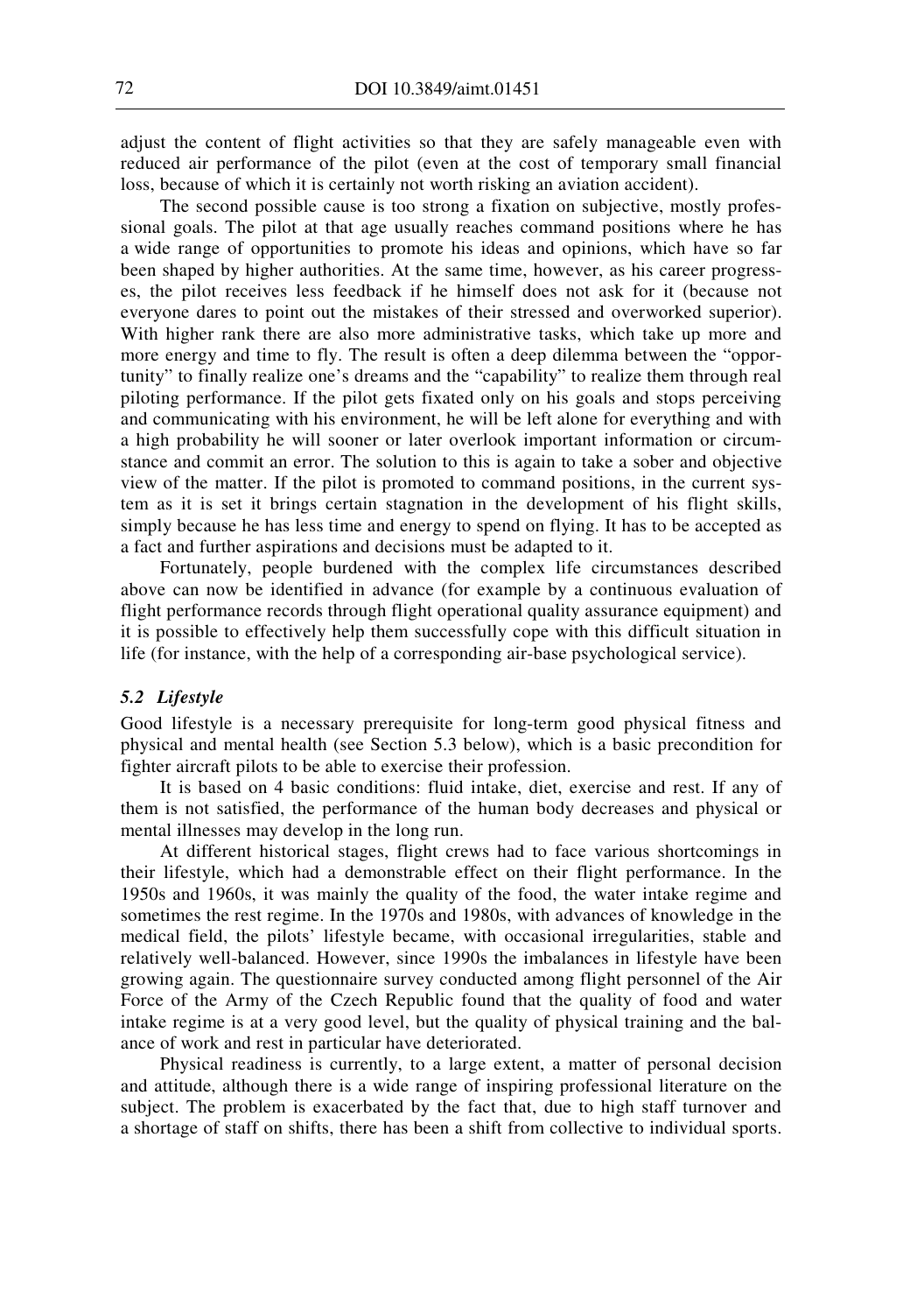Then, with a great deal of fatigue and stress, finding motivation to exercise is much harder for an individual than for a team member.

According to the results of the questionnaire survey, the ubiquitous stress and physical and mental fatigue appear to be the biggest problem. This is mainly due to the high stress level an individual is exposed to in understaffed workplaces. There is also pressure to increase performance from the employer in the form of financial motivation and employment uncertainty after the compulsory employment for the Army of the Czech Republic, a compensation for the pilot's free university education, has ended. The fact that the issue of good lifestyle is not currently included in the pilots' training programs also largely contributes to this. The pilots are not sufficiently aware of what to do and how to do things right or where to seek help if they have a longstanding problem, such as poor sleep or ineffective mental regeneration, which are very frequent. Intensive work is currently being done to eliminate this systemic shortcoming.

#### *5.3 Mental Hygiene*

Mental hygiene is the science of rules and methods aimed at maintaining, enhancing or regaining mental health. "Mental health" is a mental condition that is not associated with the presence of symptoms of mental illness, imbalance or adaptation disorders [12].

The fundamental methods of mental health care include: sufficiently long and quality SLEEP, healthy and balanced FOOD, regular EXERCISE, proper TIME MANAGEMENT, RELAXATION and SELF-REGULATING EXERCISES. The main goal of the application of principles of mental hygiene is to achieve a state where one does not "live in conflict with oneself".

There is currently a considerable amount of literature, video recordings of lectures by experts and other information sources where the necessary instructions can be obtained. Their choice depends on the current needs of the individual, so a universal source cannot be recommended. Everyone must find their source of information that will meet their individual needs in terms of its content and form.

It is also possible to draw upon the services of medical specialists (sleep, diet), psychotherapists (relaxation and self-regulating exercises) or, in certain areas, mental coaches (time management). Sleep laboratories can also offer very effective help, providing counseling services as well as specific examinations focused on the identification and treatment of sleep disorders [13].

Awareness of these methods and fields of study is currently very low among military pilots of the Air Force of the Army of the Czech Republic, although it could significantly reduce the risks of adverse mental conditions during their professional careers. Therefore, it is necessary to pay attention to those fields in the educational programs for members of flight crew and not to underestimate their importance. Intensive work is currently being done to eliminate also this systemic shortcoming.

#### **6 Conclusion**

As follows from the above analysis, the biggest challenge for pilots of any age and focus is not to master the aircraft, but to master oneself – to control their emotions in complex life situations and subjective mental states arising from them. It is only mental balance that allows making full use of the potential of an individual and it is the real key to achieving piloting excellence.